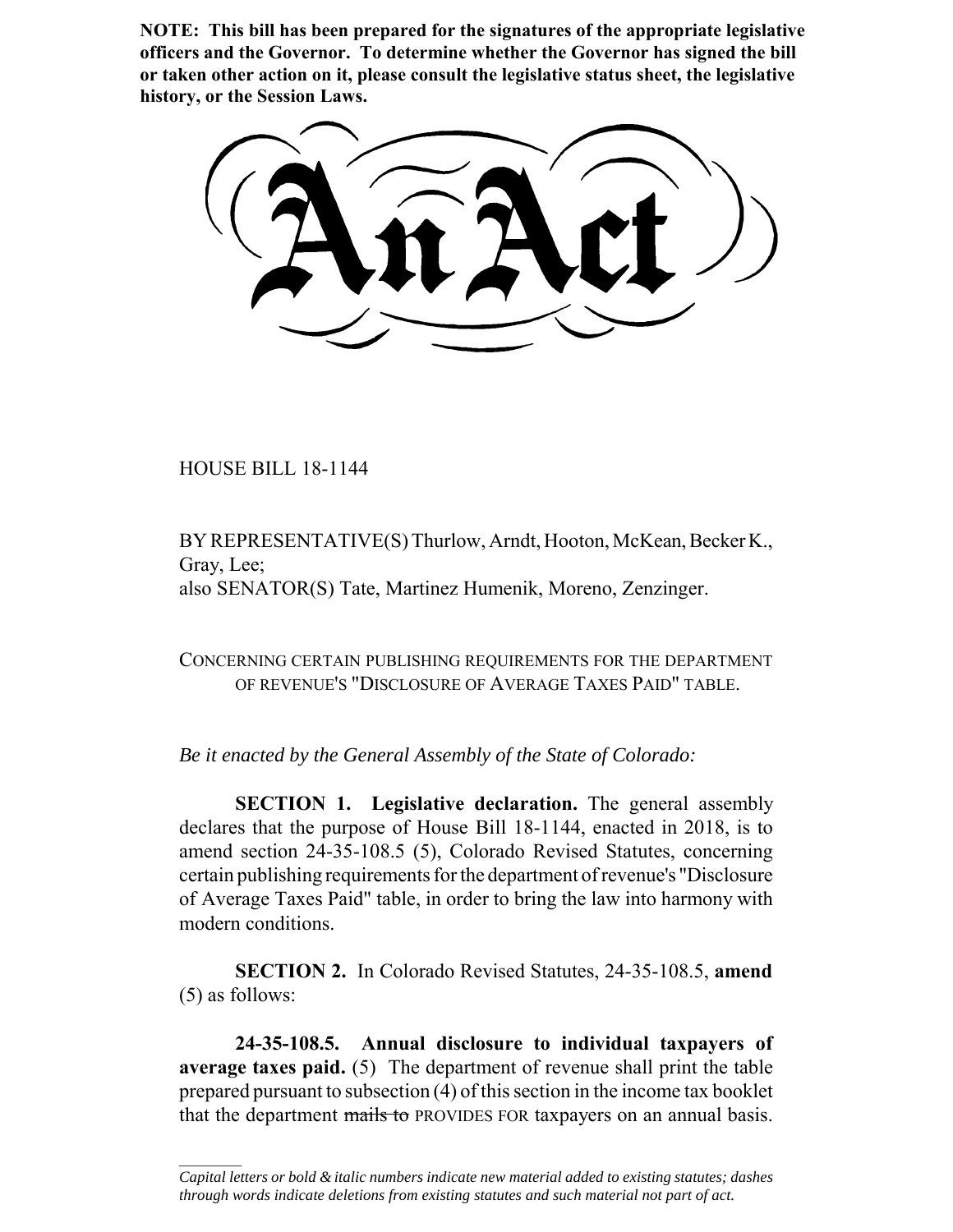The department shall print the table in a clear and noticeable location in the income tax booklet and shall indicate the location of such table in the table of contents for the income tax booklet. The department shall also make the table available through the "NetFile" link on the department's website and shall ensure that the table is clearly accessible through a noticeable link on the "NetFile" website ON THE DEPARTMENT'S WEBSITE AND SHALL PROVIDE THE TABLE TO THE TAXPAYER ON THE SOFTWARE PLATFORM THAT THE DEPARTMENT MAKES AVAILABLE TO TAXPAYERS TO FILE INDIVIDUAL INCOME TAXES.

**SECTION 3. Act subject to petition - effective date.** This act takes effect at 12:01 a.m. on the day following the expiration of the ninety-day period after final adjournment of the general assembly (August 8, 2018, if adjournment sine die is on May 9, 2018); except that, if a referendum petition is filed pursuant to section 1 (3) of article V of the state constitution against this act or an item, section, or part of this act within such period, then the act, item, section, or part will not take effect unless